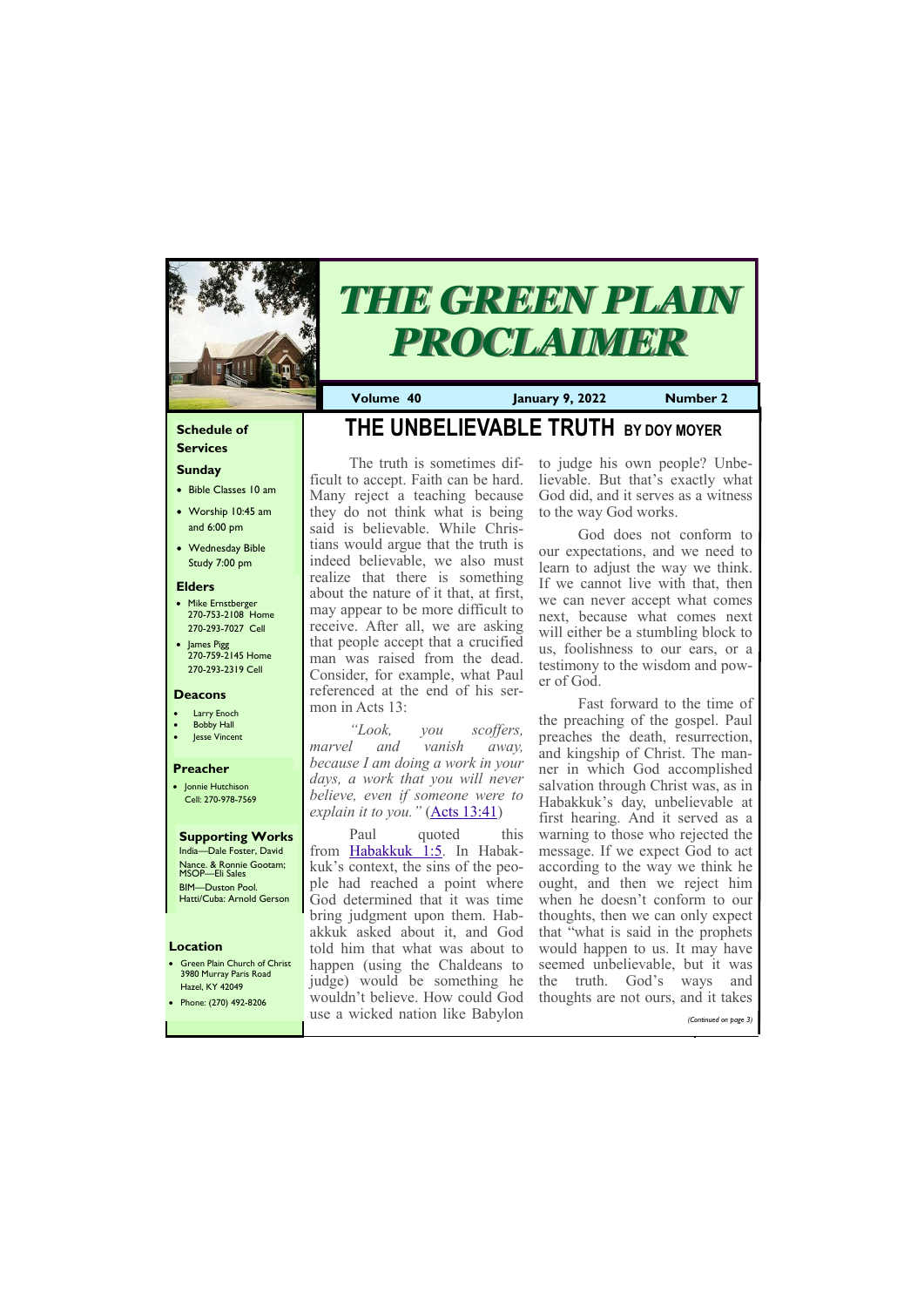# NEWS AND NOTES

*REMEMBER IN PRAYER: Green Plain members*: Peggy Jarvis, Joanne Barnes, Maxine Pool, Jim Fielder, Larry Enoch, Mary and Jim Lowrie, and Jesse and Mary Vincent. Vickie Canter will be undergoing treatments this Wednesday at Louisville for her cancer. Please pray that these treatments will be successful. Hayes Grady suffered a stroke recently. Please remember he and Margorie in prayer.

*Family and Friends:* Teresa Tacker, Bryan White, Kenneth Mizell, Dale Pentecost, Brett Wyatt, Roger Rhoades, Joel White, Nat and Rita Evans and Larry and Rose Wyatt. Continue to pray for all those who continue to suffer from the after effects of the tornadoes in our area. Congregations across the nation have been very generous in sending finical support. Pray that hearts may be opened to be receptive to Bible studies.

- **PANTRY ITEMS January 2022: 2—Peaches; 9—Peanut Butter; 16—Carrots; 23— Peas; 30— Canned Potatoes.** Please bring any additional items you wish for the "blessing box" which is located next to the breezeway on the north side of the building.
- **January 2022 Anniversaries: None. Birthdays:** 14—Shane Smith;18—Karen (Hall) Elkins; 26—Marjorie Grady; Please let us know if we have left anyone out.
- *ENROLL IN A FREE BIBLE CORRECSPONDENCE COURSE. Send your name and complete mailing address and phone number to Green Plain church of Christ 3980 Murray Paris RD Hazel, KY 42049 or email your request to greenplaincoc@gmail.com.*
- **Watch** *A BIBLE ANSWER* **each Sunday at 8:00 am locally on the CW WQWQ TV in Paducah, KY.**
- *"God loves you more in a moment than anyone could love you in a lifetime."*

# **Page 2**

| <b>THOSE TO SERVE JANUARY 2021</b>                                                     | <b>LESSONS TODAY</b>             |
|----------------------------------------------------------------------------------------|----------------------------------|
| <b>Announcements: Mike Ernstberger</b>                                                 | <b>Bible Study-10 AM</b>         |
| Preside at Lord's Table AM: Larry & Junior                                             | <b>The Book of Acts</b>          |
| Preside at Lord's Table PM: 2-Larry; 9-Bobby;<br>$16$ —Larry; $23$ —Bobby; $30$ —Larry | <b>Worship</b>                   |
| <b>Opening Prayer AM</b><br>2-Jonnie; 9-Chad; 16-James; 23-Jim;<br>30-Mike             | 10:45 am— "The Wrath"<br>of God" |
| <b>Closing Prayer PM</b>                                                               | 6 pm— "Lessons From              |
| 2—Jesse; 9—David; 16—Roy; 23—Bobby; 30—Perry                                           | Jericho"                         |
| Song Leaders: AM Perry-; PM Mike-; WED Chad                                            | <b>Wednesday Bible Class</b>     |
| <b>Count Contribution: Larry &amp; James</b>                                           | A Study of 1 John                |

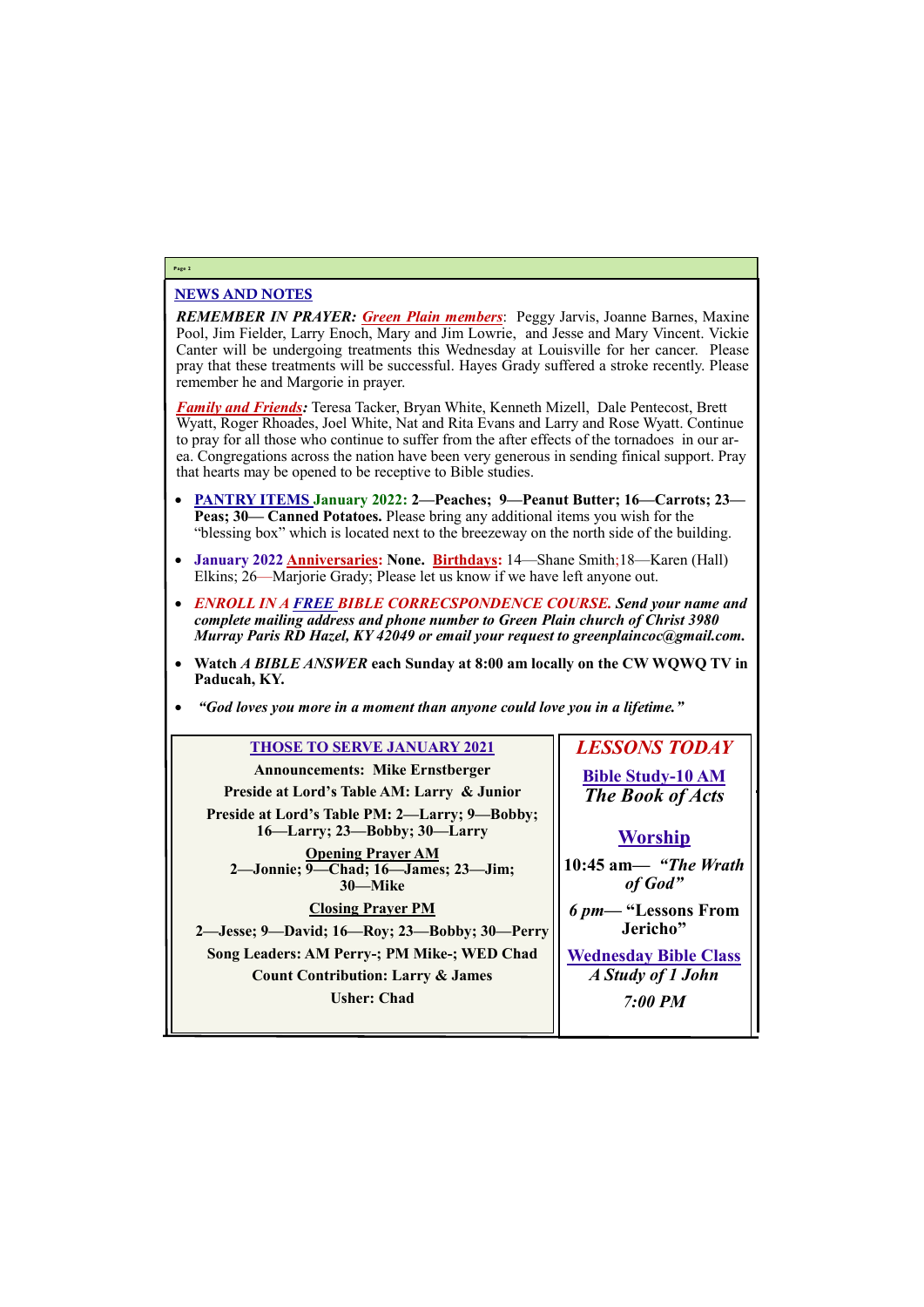**Page 3**

humility to recognize that our own thoughts are not always so great.

*"For as heaven is higher than earth, so my ways are higher than your ways, and my thoughts than your thoughts."* [\(Isa](https://biblia.com/bible/nasb95/Isa%2055.9)  [55:9\)](https://biblia.com/bible/nasb95/Isa%2055.9)

If we are not humble enough to accept this concept, then our own arrogance will get in the way of what comes next in God's plans. Paul's point in 1 Corinthians 1-2 falls right in line here. God would accomplish salvation in an unexpected manner that makes people question its viability. But God did it this way on purpose. The cross was a stumbling block to Jews and foolishness to the Gentiles. God has accomplished something through Christ that is unbelievable to mere human rationale. We cannot in any way take credit for the plan. Yet to our way of thinking, we wouldn't do it this way, so surely God wouldn't do it that way! Think again.

*"For the word of the cross is foolishness to those who are perishing, but it is the power of God to us who are being saved. For it is written, 'I will destroy the wisdom of the wise, and I will set aside the intelligence of the intelligent.' Where is the one who is wise? Where is the teacher of the law? Where is the debater of this age? Hasn't God made the world's wisdom foolish? For since, in God's wisdom, the world did not know God through* 

-The Unbelievable Truth - Bulletin Articles < Vestavia [Church of Christ](https://www.vestaviachurchofchrist.com/resources/articles/2021/12/26/the-unbelievable-truth)

*wisdom, God was pleased to save those who believe through the foolishness of what is preached."* [\(1 Cor 1:18](https://biblia.com/bible/nasb95/1%20Cor%201.18-21)-21)

The nature of the message makes the Gospel amazing. It's not a story concocted in the minds of Jews or Gentiles. I could not have dreamed this up and neither could you. It's a story they wouldn't believe. A Jewish peasant from an obscure place in Galilee is crucified as a criminal (the most shameful, humiliating death imaginable), then raised from the dead and proclaimed Savior of the world? For so many, this is "a work that you will never believe, even if someone were to explain it to you."

It's only from the mind of God that salvation through the death and resurrection of Jesus could be accomplished. Tell the story. Many won't believe it because it doesn't fit their rational categories. But when all the dust settles and all the options are considered, there is really only one place to land.

God did a work that may be unbelievable on the surface, but it is in demonstration of his love and power. It will have its scoffers as it always has, but scoffers pass on and vanish. The Gospel remains. Who and what will you trust?

### *(Continued from page 1)*

# **IS SALVATIOUN BY "FAITH ONLY"?** *By Jonnie Hutchison*

A denominational creed book states, "wherefore, that we are justified by faith only is a most wholesome doctrine and very full of comfort" (Book of Common Prayer, No. XI). Sometime ago this writer had a man tell him that he did not believe that baptism was essential to salvation. He further stated that

he believed one could be saved by simply believing that Jesus is the Christ. He believed cording to this passage is one saved by "faith *(Continued on page 4)*

in "faith only" salvation. It would do well for us to examine this belief in view of Bible teaching. It may surprise some to learn that the only time the words "faith only" appear in the Bible in the same verse is James 2:24 which reads, "You see then that a man is justified by works, and NOT by faith only." Ac